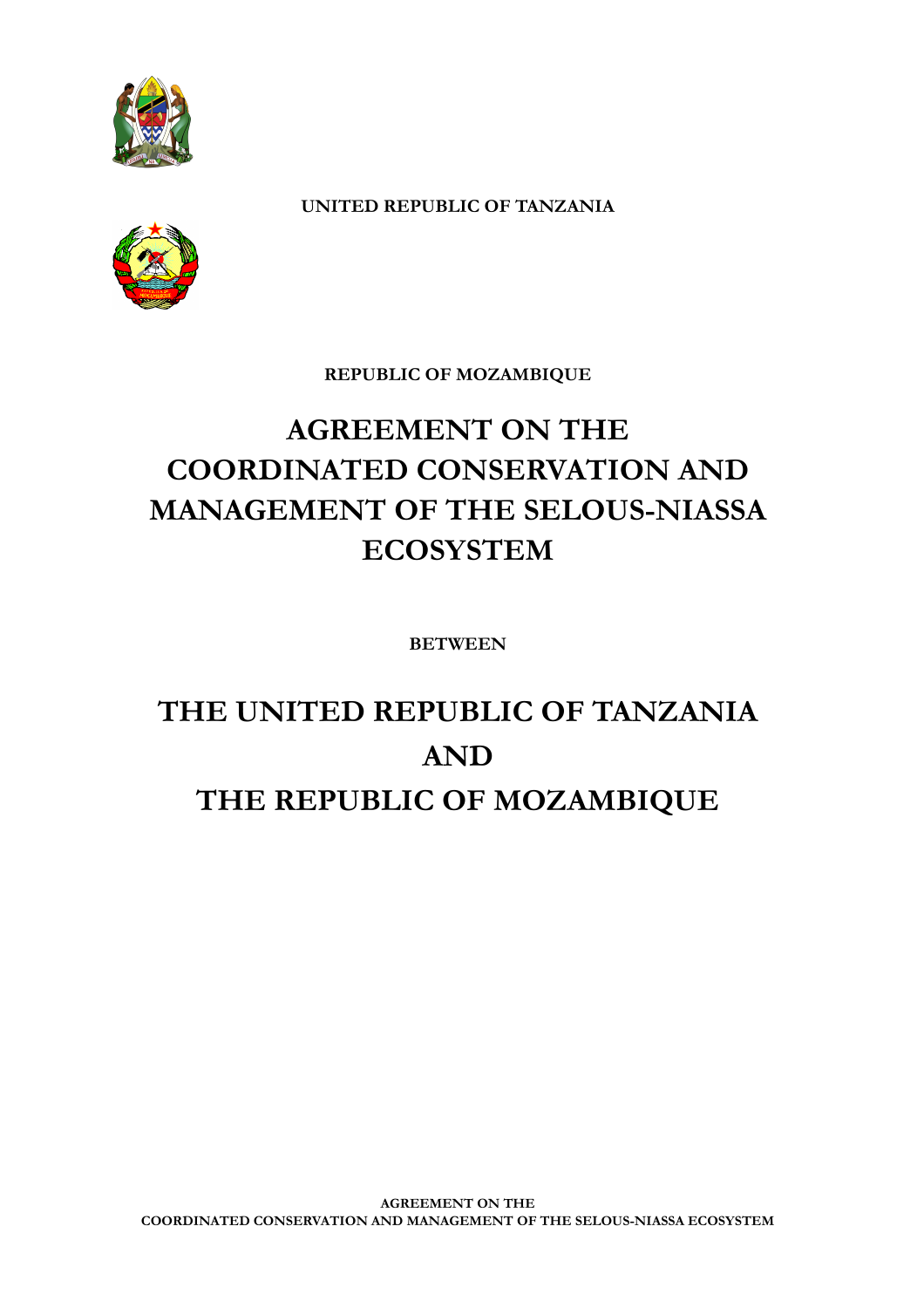#### ARTICLE 1

#### **Coordinated Conservation and Management of the Selous-Niassa Ecosystem**

The Parties agree, jointly, to work towards coordination of the conservation and management of the shared Selous-Niassa ecosystem. That includes, among others, the Niassa National Reserve in Mozambique and the Selous Reserve in Tanzania and the wildlife and forest reserve that connects the two to comprise the largest wildlife refuge in the region. This ecosystem holds the largest populations of elephant, hippo, buffalo, lion, African wild dog, and leopard in the world.

#### ARTICLE 2 **Objectives**

The objectives of the Selous-Niassa ecosystem partnership are as follows:

- a) Promote collaboration and cooperation across borders between the Parties to facilitate the effective conservation and management of the Selous-Niassa Ecosystem, including coordination of activities to combat poaching and illegal wildlife trafficking.
- b) Promote partnerships in the management of biological natural resources by encouraging partnerships between the Parties and other stakeholders, including the private sector, local communities and non-governmental organizations;
- c) Improve the integrity of the ecosystem and natural ecological processes, standardizing procedures for environmental management across borders and striving to remove artificial barriers that impede the natural movement of wildlife;
- d) Develop cross-border eco-tourism as a means to promote regional socioeconomic development;
- e) Establish mechanisms to facilitate the exchange of technical, legal and scientific information for the joint management of the ecosystem.

## ARTICLE 3 **Principles**

- 1. The principles of sovereignty and the duty to be respected by the high Parties hereinafter grantors in the treatment of issues covered in the present agreement are safeguarded.
- 2. The planning process for the coordinated conservation of the Selous-Niassa ecosystem will be made by joint decision of the authorized representatives of the Parties under the present Agreement.

#### ARTICLE 4 **Bodies**

The following bodies are responsible for preparing the Selous-Niassa ecosystem management strategy:

- a) The Ministerial Committee;
- b) The Joint Management Council;
- c) The Coordination Unit.

#### **AGREEMENT ON THE**

**COORDINATED CONSERVATION AND MANAGEMENT OF THE SELOUS-NIASSA ECOSYSTEM**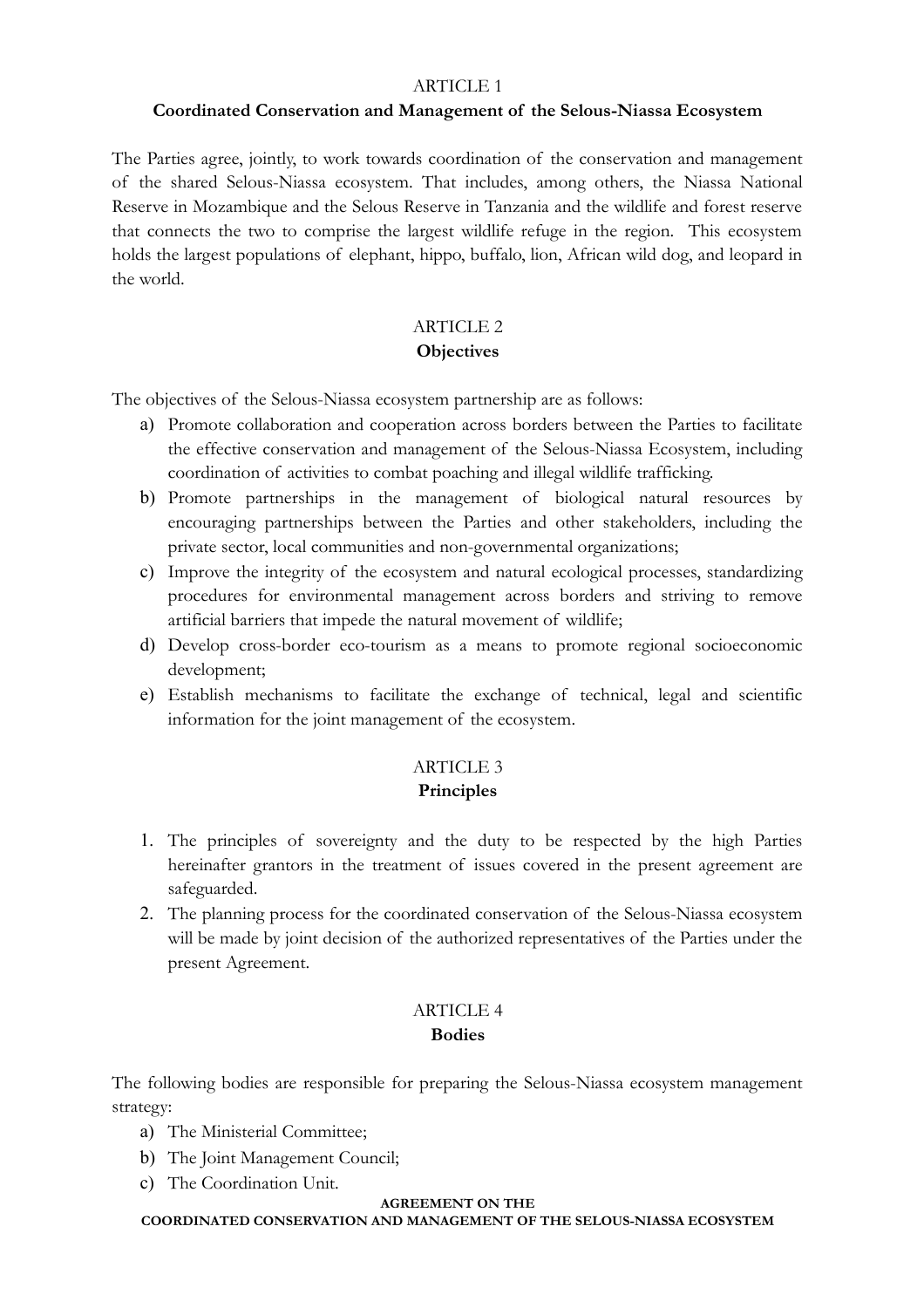# ARTICLE 5 **Ministerial Committee**

- 1. The Ministerial Committee is composed of ministers appointed by the Parties and it is the body responsible for policy guidance in the management of the Selous-Niassa ecosystem, chaired on a rotating basis, and its deliberations are made by mutual agreement.
- 2. The Ministerial Committee will meet at a minimum of once a year.

# ARTICLE 6 **Joint Management Council**

- 1. The United Republic of Tanzania shall designate senior officials to represent the country in the Joint Management Councils on the technical discussions of the comanagement of the Selous-Niassa ecosystem. The TAWA (Tanzania Wildlife Authority) Director, Forest Director, Tourism Director, a Regional Commissioner, and a Local Communities Representative will comprise the National Directorate of Wildlife.
- 2. The Republic of Mozambique shall designate senior officials to represent the country in the Joint Management Councils on the technical discussions of the co-management of the Selous-Niassa ecosystem. The ANAC (National Administration for Conservation Areas) General Director, the Land, Environment and Rural Development Provincial Director of Niassa, the Niassa National Reserve Warden and a Local Communities Representative will represent the country in the Joint Management Council on the technical discussions of the co-management of the Selous-Niassa ecosystem.
- 3. The Joint Management Council will meet at a minimum of two (2) times per year.

## ARTICLE 7

#### **Coordinating Unit**

The Coordination of the creation process of conditions and the preparation of the institutionalization of the coordinated conservation and management of the Selous-Niassa ecosystem is made on a rotating basis, for a period of one year, which by the present instrument the United Republic of Tanzania is hereby designated as the Coordinating Party in the first year of work, with the following obligations:

- a) Coordinate activities for the co-management strategy of Selous-Niassa ecosystem;
- b) Ensure full representation of all relevant stakeholders in the activities of the comanagement of the joint ecosystem;
- c) Prepare reports for the Ministerial Committee and the Joint Management Council;
- d) Coordinate with all parties in the identification of joint activities.
- e) To ensure co-management, the Coordinating Unit will consist of the Niassa National Reserve Warden and the Selous Permanent Manager, to meet at a minimum of three times a year.

#### **AGREEMENT ON THE**